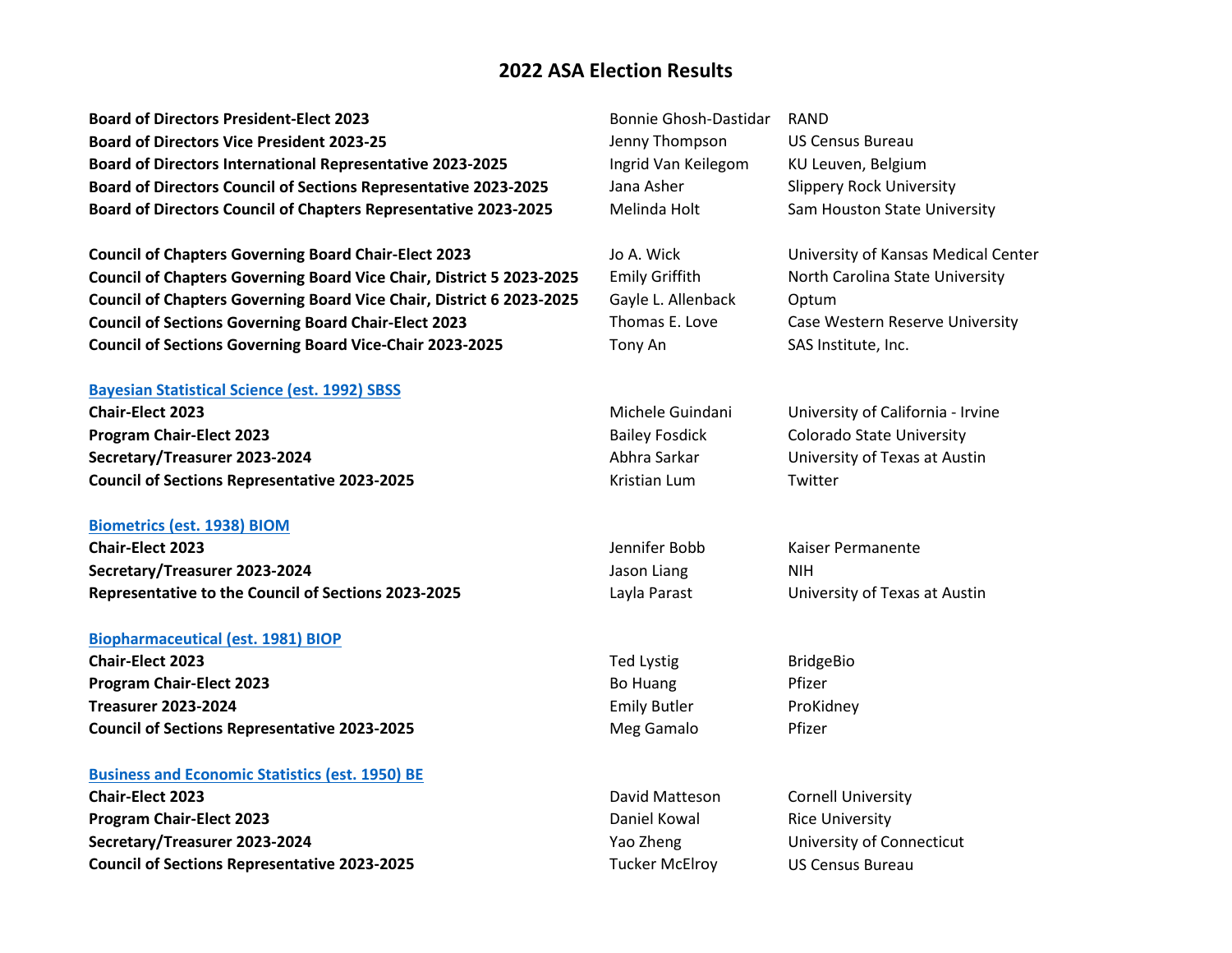## **[Statistical Computing](http://stat-computing.org/) (est. 1972) COMP**

**Chair-Elect 2023** Claire Bowen Urban Institute **Program Chair-Elect 2023 David Dahl Brigham Young University Council of Sections Representative 2023-2025** Stephanie Hicks Johns Hopkins University

## **[Statistical Consulting](http://community.amstat.org/CNSL/Home/) (est. 1991) CNSL**

**Chair-Elect 2023 Chair-Elect 2023 Robyn Ball** The Jackson Laboratory **Publications Officer 2023-2025** Christina Mehta Emory University **Executive Committee At Large 2023-2025** Margaret Stedman Stanford University

## **[Section on Statists and Data Science Education](http://community.amstat.org/statisticaleducationsection/home) (est. 1948) EDUC**

**Chair-Elect 2023 Chair-Elect 2023 Kelly McConville** Harvard University **Communications Officer 2023-2025** Sara Stoudt Bucknell **Council of Sections Representative 2023-2025** Amelia McNamara University of St. Thomas **Executive Committee At Large 2023-2025 (two positions)** Alana Unfried California State University, Monterey Bay

## **[Statistics in Defense and National Security](http://community.amstat.org/sdns/home) (est. 2004) SDNS Chair-Elect 2023** Abby Nachtsheim Los Alamos National Laboratory

**Program Chair-Elect 2023 Sarah Burke The Perduco Group** Sarah Burke The Perduco Group **Publications Officer 2023-2024** Snigdhansu Chatterjee University of Minnesota

### **[Statistics and the Environment](http://community.amstat.org/ENVR/Home) (est. 1990) ENVR**

**Chair-Elect 2023** William Christensen Brigham Young University **Program Chair-Elect 2023** Soutir Bandyopadhyay Colorado School of Mines **Treasurer 2023 (Rotates to Secretary in 2024)** Lyndsay Shand Sandia National Laboratories

### **[Statistics in Epidemiology](http://community.amstat.org/sie/home) (est. 1992) EPI**

**Chair-Elect 2023** Diana Miglioretti University of California, Davis **Program Chair-Elect 2023 Fei Ye Vanderbilt University Program Chair-Elect 2023 Council of Sections Representative 2023-2025** Ran Tao Vanderbilt University

Samantha Robinson University of Arkansas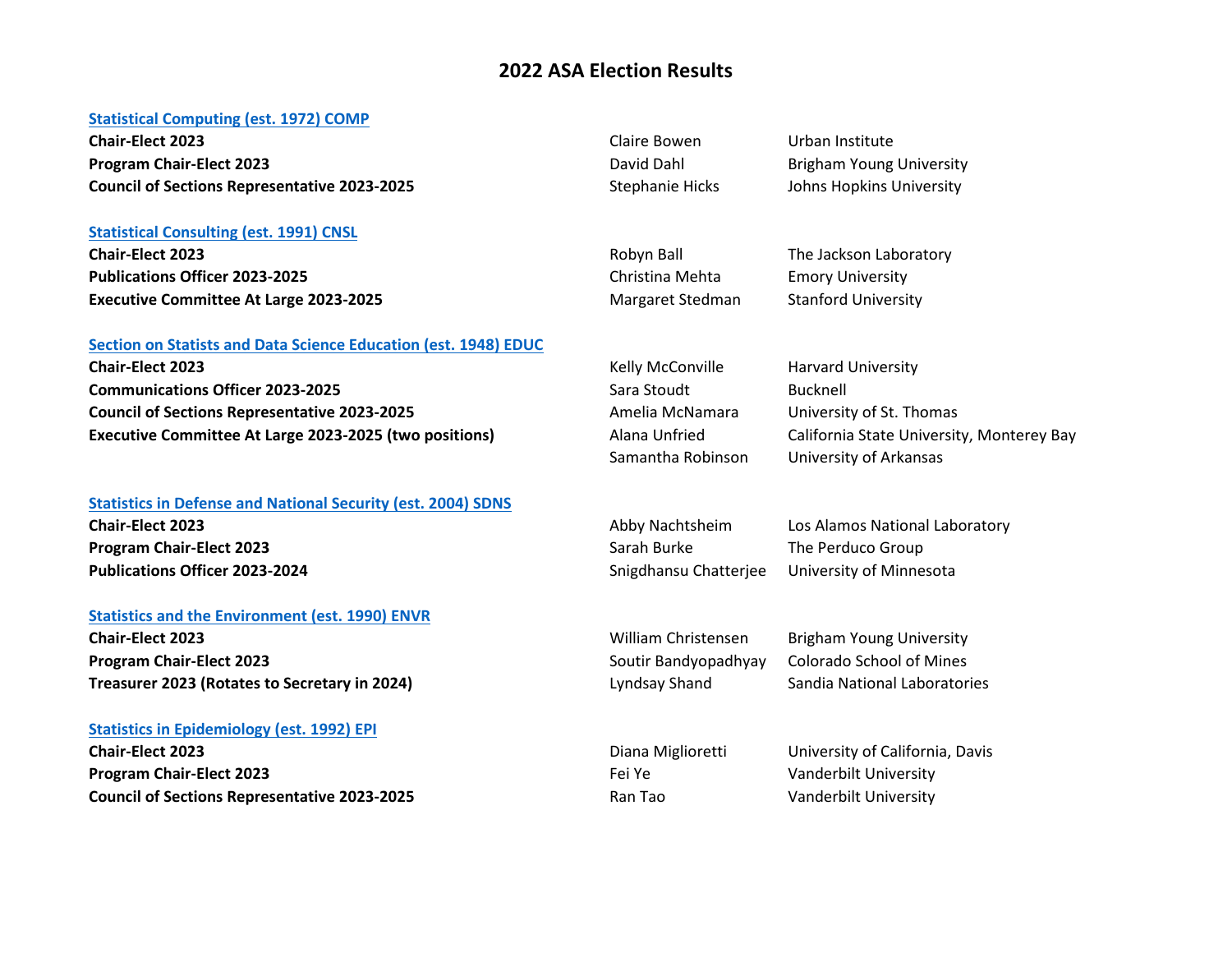#### **Statistics in Genomics and Genetics (est. 2015) SGG**

**Chair-Elect 2023 Chair-Elect 2023 George Tseng** University of Pittsburgh **Program Chair-Elect 2023 Xiang Zhou University of Michigan** 

### **[Government Statistics](http://community.amstat.org/governmentstatisticssection/home) (est. 1988) GOVT**

**Chair-Elect 2023 Chair-Elect 2023 Bob Sivinski Bob Sivinski** Office of Management and Budget **Program Chair-Elect 2023** Michael Jadoo Bureau of Labor Statistics **Secretary/Treasurer 2023-2024** Nancy Murray Emory University **Publications Officer 2023-2024** Elizabeth Petraglia Westat **Council of Sections Representative 2023-2025** Denise Abreu US Department of Agricultural

### **[Health Policy Statistics](http://community.amstat.org/HPSS/Home/) (est. 1994) HPSS**

**Chair-Elect 2023** Layla Parast University of Texas at Austin **Council of Sections Representative 2023-2025** James O'Malley Dartmouth College

# **[Statistics in Imaging](http://community.amstat.org/statisticsinimagingsection/home) (est. 2012) SI Chair-Elect 2023 Marina Vannucci** Rice University

## **[Statistical Learning and Data Science](http://community.amstat.org/slds/home) (est. 2009) SLDM**

**Chair-Elect 2023** George Michailidis University of Florida **Program Chair-Elect 2023** Sudeepa Bhattacharyya Arkansas State University **Council of Sections Representative 2023-2025** Jaime Speiser Wake Forest School of Medicine

## **[Lifetime Data Science Section \(2018\) LIDS](https://community.amstat.org/lids/home) Chair-Elect 2023** Tony Jianguo Sun University of Missouri **Program Chair-Elect 2023 Pamela Shaw Kaiser-Permanente**

## **[Statistics in Marketing](http://community.amstat.org/statisticsinmarketingsection/home) (est. 1991) MKTG**

**Chair-Elect 2023** Elea McDonnell Drexel University **Program Chair-Elect 2023 Jeremy Yang Secretary/Publications Officer 2023-2024** Alice Li Alice Li The Ohio State University **Council of Sections Representative 2023-2025** Dan McCarthy Emory University

**Program Chair-Elect 2023 Contained Act 2023** Kristin Linn **Contained Burners Contained Burners** University of Pennsylvania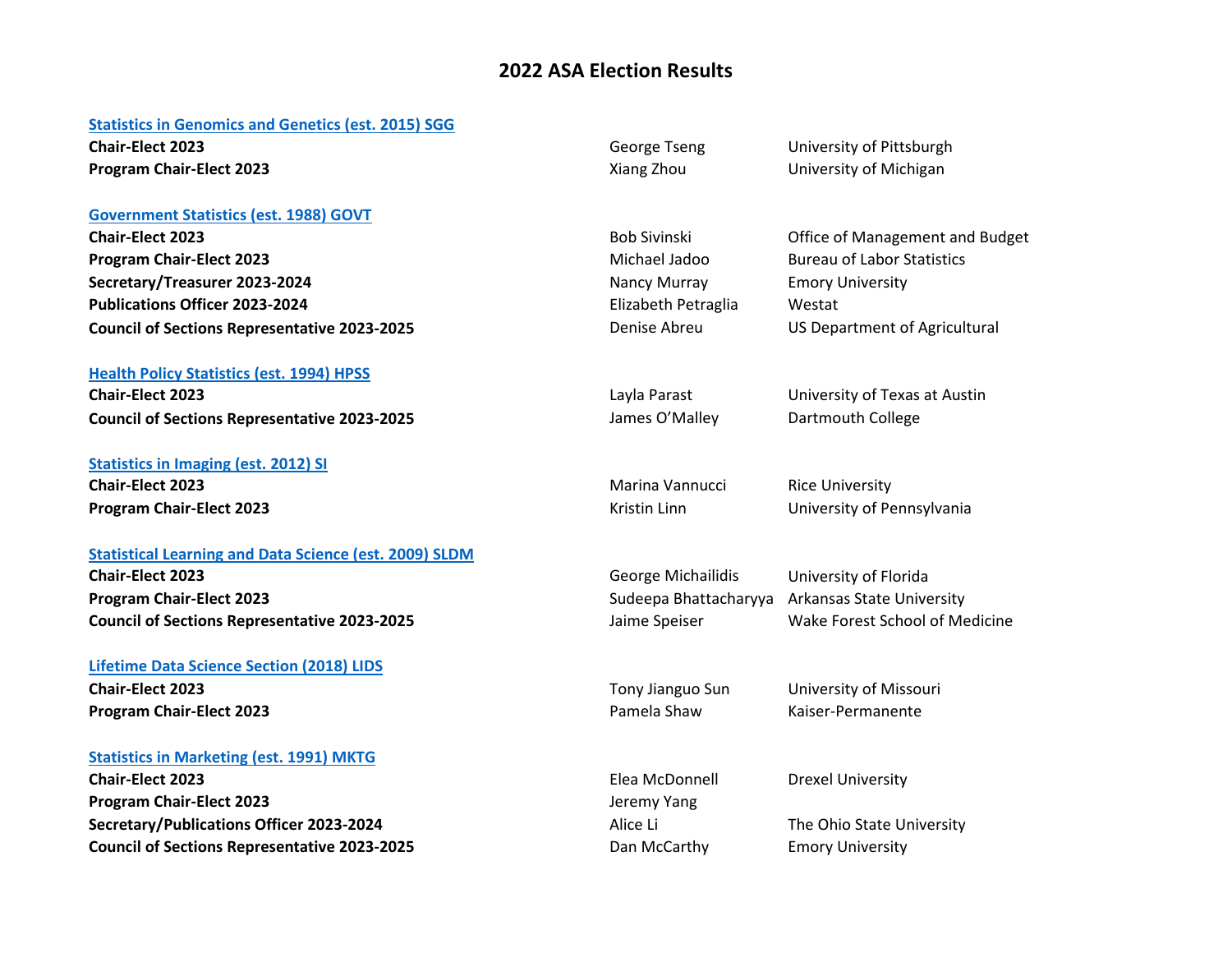## **[Medical Devices and Diagnostics](http://community.amstat.org/mdd/home) (est. 2014) MDD**

**Chair-Elect 2023** Laura Yee NIH **Program Chair-Elect 2023 Community Community Community Community Community Community Community Community Community Community Community Community Community Community Community Community Community Community Community Comm Council of Sections Representative 2023-2025** Xiaofeng Wang Cleveland Clinic

## **[Mental Health Statistics](http://community.amstat.org/mhs/home/) (est. 2013) MHS**

**Chair-Elect 2023 Chair-Elect 2023 Doug Gunzler** Metro Health

## **[Nonparametric](http://community.amstat.org/nonparametricstatisticssection/home) (est. 1999) NPAR**

**Chair-Elect 2023 Chair-Elect 2023 Aurore Delaigle** University of Melbourne **Program Chair-Elect 2023 Lingzhou Xue** Pennsylvania State University **Treasurer 2023 (Rotates to Secretary in 2024)** Alexander Giessing University of Washington

## **[Physical and Engineering Sciences](http://community.amstat.org/SPES/Home) (est. 1954) SPES**

**Program Chair-Elect 2023** Michael Crotty Michael Crotty MP

# **[Statistical Programmers and Analysts](http://community.amstat.org/SSPA/Home/) (est. 2009) SSPA**

### **[Quality and Productivity](http://community.amstat.org/qp/Home/) (est. 1989) QP**

**Chair-Elect 2023** 2023 2023 2023 2023 2024 2023 2024 2023 2024 2023 2024 2023 2024 2023 2024 2025 2027 2028 2029 2022 2023 2022 2023 2022 2023 2022 2023 2022 2023 2022 2023 2022 2023 2022 2023 2022 2023 2022 2023 2022 202 **Program Chair-Elect 2023 Ryan Lekivetz** SAS Institute, Inc. **Charter Revision**

## **[Risk Analysis](http://community.amstat.org/riskanalysissection/home) (est. 1994) RISK**

**Chair-Elect 2023** Indranil Ghosh University of North Carolina, Wilmington **Program Chair-Elect 2023** Jessica Kim FDA

### **[Social Statistics](http://community.amstat.org/socialstatisticssection/home) (est. 1953) SOC**

**Chair-Elect 2023** Dylan Small University of Pennsylvania **Program Chair-Elect 2023 Monika Hu Vassar College Publications Officer 2023-2024** Claire Kelling

**Program Chair-Elect 2023 Adam Ciarleglio** The George Washington University

**Chair-Elect 2023 Chair-Elect 2023 Chair-Elect 2023 Jon Stallrich North Carolina State University** 

**Chair-Elect 2023 Chair-Elect 2023 Jeannee Pak** Eli Lilly and Company **Program Chair-Elect 2023 Luis Mestre** Indiana University, School of Public Health